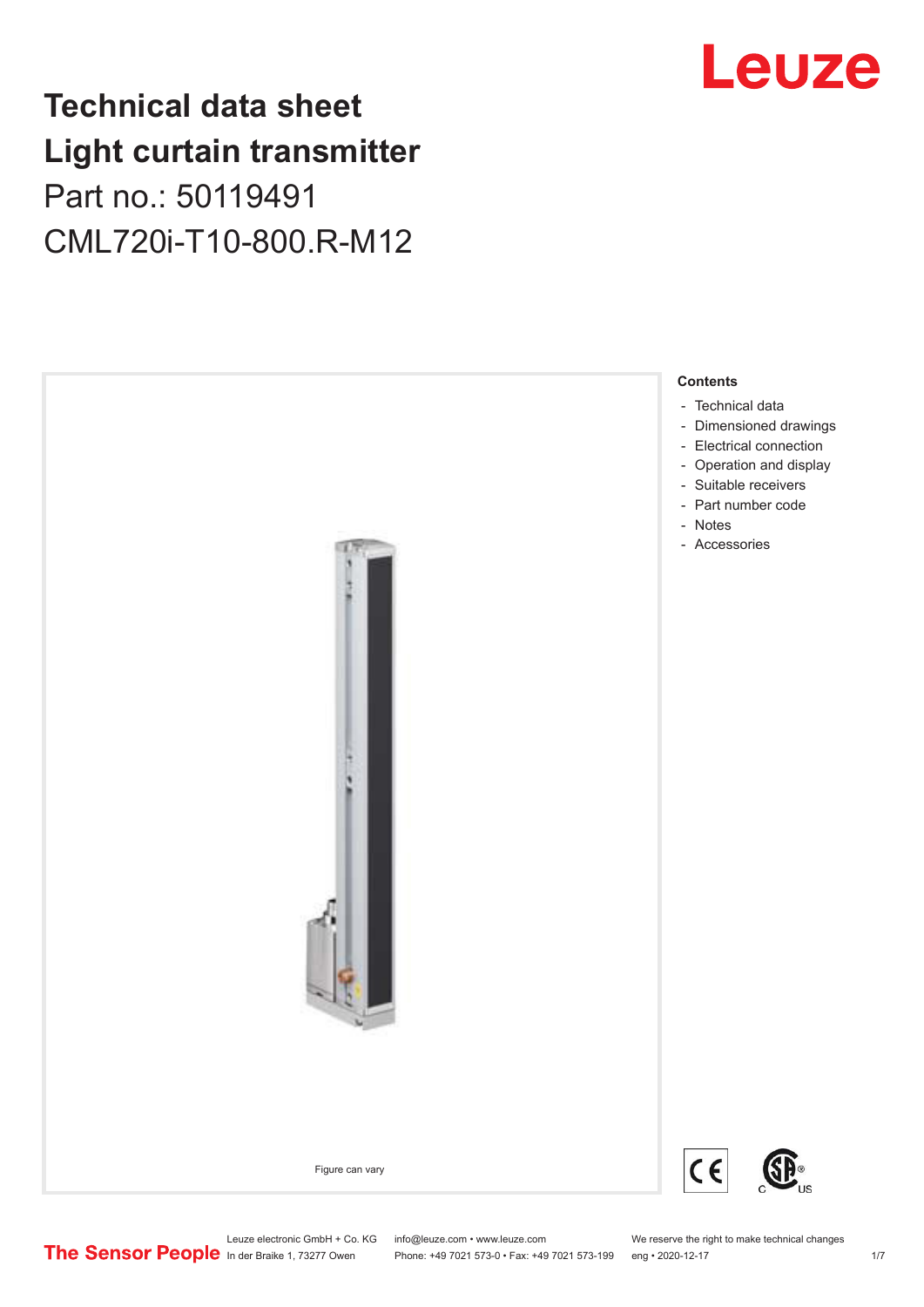## <span id="page-1-0"></span>**Technical data**

# Leuze

#### **Basic data**

| Series                          | 720                                                                                                         |  |  |
|---------------------------------|-------------------------------------------------------------------------------------------------------------|--|--|
| <b>Operating principle</b>      | Throughbeam principle                                                                                       |  |  |
| Device type                     | Transmitter                                                                                                 |  |  |
| <b>Contains</b>                 | Accessories for the use of the BT-2R1                                                                       |  |  |
| <b>Application</b>              | Object measurement                                                                                          |  |  |
| <b>Special version</b>          |                                                                                                             |  |  |
| <b>Special version</b>          | Crossed-beam scanning                                                                                       |  |  |
|                                 | Diagonal-beam scanning                                                                                      |  |  |
|                                 | Parallel-beam scanning                                                                                      |  |  |
| <b>Optical data</b>             |                                                                                                             |  |  |
| <b>Operating range</b>          | Guaranteed operating range                                                                                  |  |  |
| <b>Operating range</b>          | 0.37m                                                                                                       |  |  |
| <b>Operating range limit</b>    | Typical operating range                                                                                     |  |  |
| <b>Operating range limit</b>    | 0.29m                                                                                                       |  |  |
| <b>Measurement field length</b> | 800 mm                                                                                                      |  |  |
| <b>Number of beams</b>          | 80 Piece(s)                                                                                                 |  |  |
| Beam spacing                    | 10 mm                                                                                                       |  |  |
| Light source                    | LED, Infrared                                                                                               |  |  |
| <b>LED light wavelength</b>     | 940 nm                                                                                                      |  |  |
| <b>Measurement data</b>         |                                                                                                             |  |  |
| Minimum object diameter         | 20 mm                                                                                                       |  |  |
| <b>Electrical data</b>          |                                                                                                             |  |  |
| <b>Protective circuit</b>       | Polarity reversal protection                                                                                |  |  |
|                                 | Short circuit protected                                                                                     |  |  |
|                                 | <b>Transient protection</b>                                                                                 |  |  |
| Performance data                |                                                                                                             |  |  |
| Supply voltage U <sub>B</sub>   | 18  30 V, DC                                                                                                |  |  |
| <b>Residual ripple</b>          | 0  15 %, From $U_{\rm B}$                                                                                   |  |  |
| <b>Open-circuit current</b>     | 0  215 mA, The specified values refer<br>to the entire package consisting of trans-<br>mitter and receiver. |  |  |
| <b>Timing</b>                   |                                                                                                             |  |  |
| <b>Readiness delay</b>          | 450 ms                                                                                                      |  |  |
| <b>Cycle time</b>               | $2.8$ ms                                                                                                    |  |  |
| <b>Connection</b>               |                                                                                                             |  |  |

| <b>Number of connections</b> | 1 Piece(s)             |
|------------------------------|------------------------|
| <b>Plug outlet</b>           | Rear side              |
|                              |                        |
| <b>Connection 1</b>          |                        |
| <b>Function</b>              | Connection to receiver |
|                              | Sync-input             |
|                              | Voltage supply         |
| <b>Type of connection</b>    | Connector              |
| <b>Thread size</b>           | M <sub>12</sub>        |
| <b>Type</b>                  | Male                   |
| <b>Material</b>              | Metal                  |
| No. of pins                  | $5 - pin$              |
| <b>Encoding</b>              | A-coded                |

#### **Mechanical data**

| Design                         | Cubic                        |
|--------------------------------|------------------------------|
| Dimension (W x H x L)          | 29 mm x 35.4 mm x 823 mm     |
| <b>Housing material</b>        | Metal                        |
| <b>Metal housing</b>           | Aluminum                     |
| Lens cover material            | <b>Plastic</b>               |
| Net weight                     | 1,000q                       |
| <b>Housing color</b>           | Silver                       |
| Type of fastening              | Groove mounting              |
|                                | Via optional mounting device |
| <b>Operation and display</b>   |                              |
| Type of display                | LED                          |
| <b>Number of LEDs</b>          | 1 Piece(s)                   |
| <b>Environmental data</b>      |                              |
| Ambient temperature, operation | $-30$ 60 °C                  |
| Ambient temperature, storage   | $-40$ 70 °C                  |
| <b>Certifications</b>          |                              |

| Degree of protection     | IP 65         |
|--------------------------|---------------|
| <b>Protection class</b>  | Ш             |
| <b>Certifications</b>    | c CSA US      |
| <b>Standards applied</b> | IEC 60947-5-2 |
|                          |               |

#### **Classification**

| <b>Customs tariff number</b> | 90314990 |
|------------------------------|----------|
| eCl@ss 5.1.4                 | 27270910 |
| eCl@ss 8.0                   | 27270910 |
| eCl@ss 9.0                   | 27270910 |
| eCl@ss 10.0                  | 27270910 |
| eCl@ss 11.0                  | 27270910 |
| <b>ETIM 5.0</b>              | EC002549 |
| <b>ETIM 6.0</b>              | EC002549 |
| <b>ETIM 7.0</b>              | EC002549 |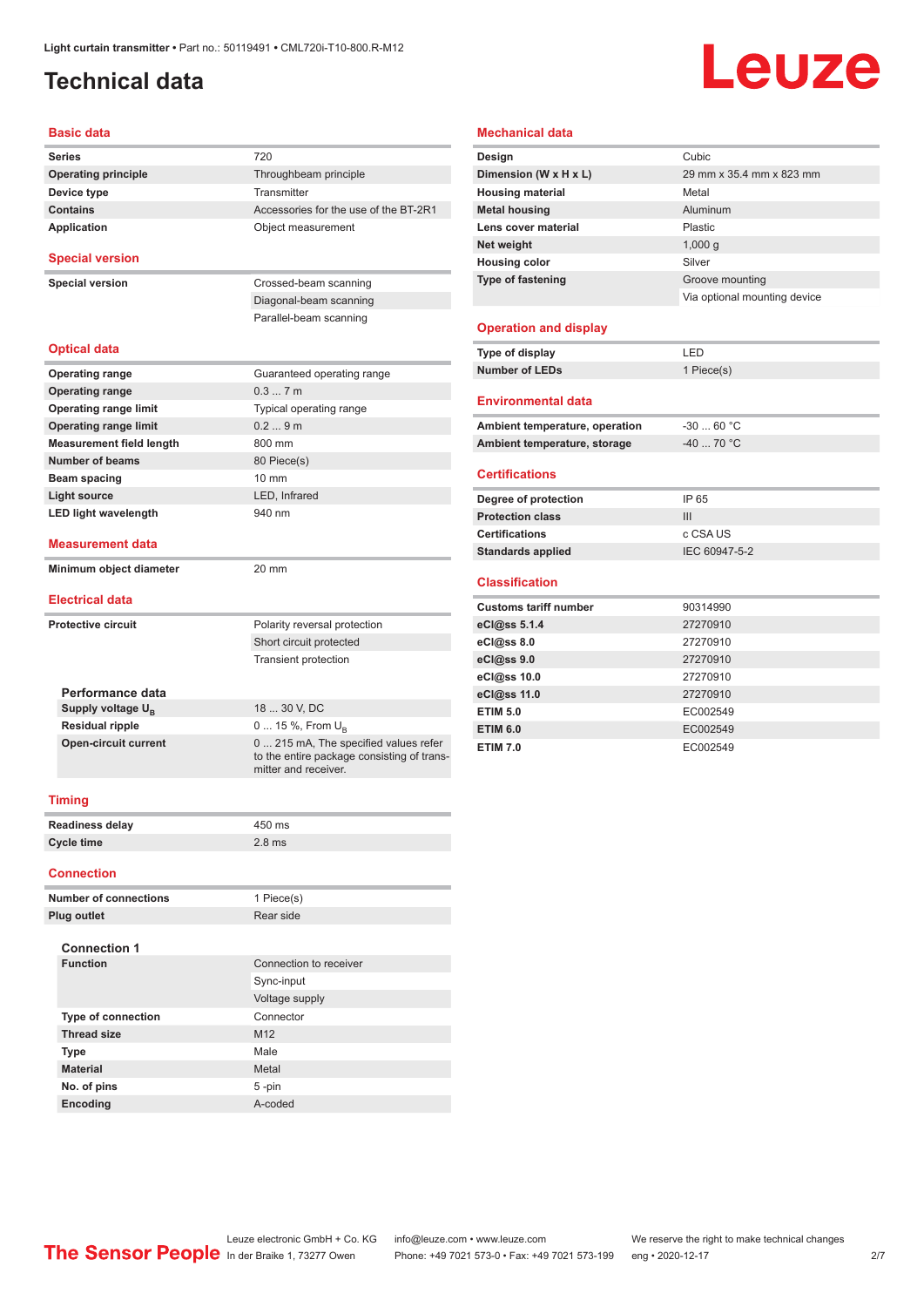### <span id="page-2-0"></span>**Dimensioned drawings**

All dimensions in millimeters



B Measurement field length 800 mm

F M6 thread G Fastening groove

- T Transmitter
- R Receiver
- Y 5 mm





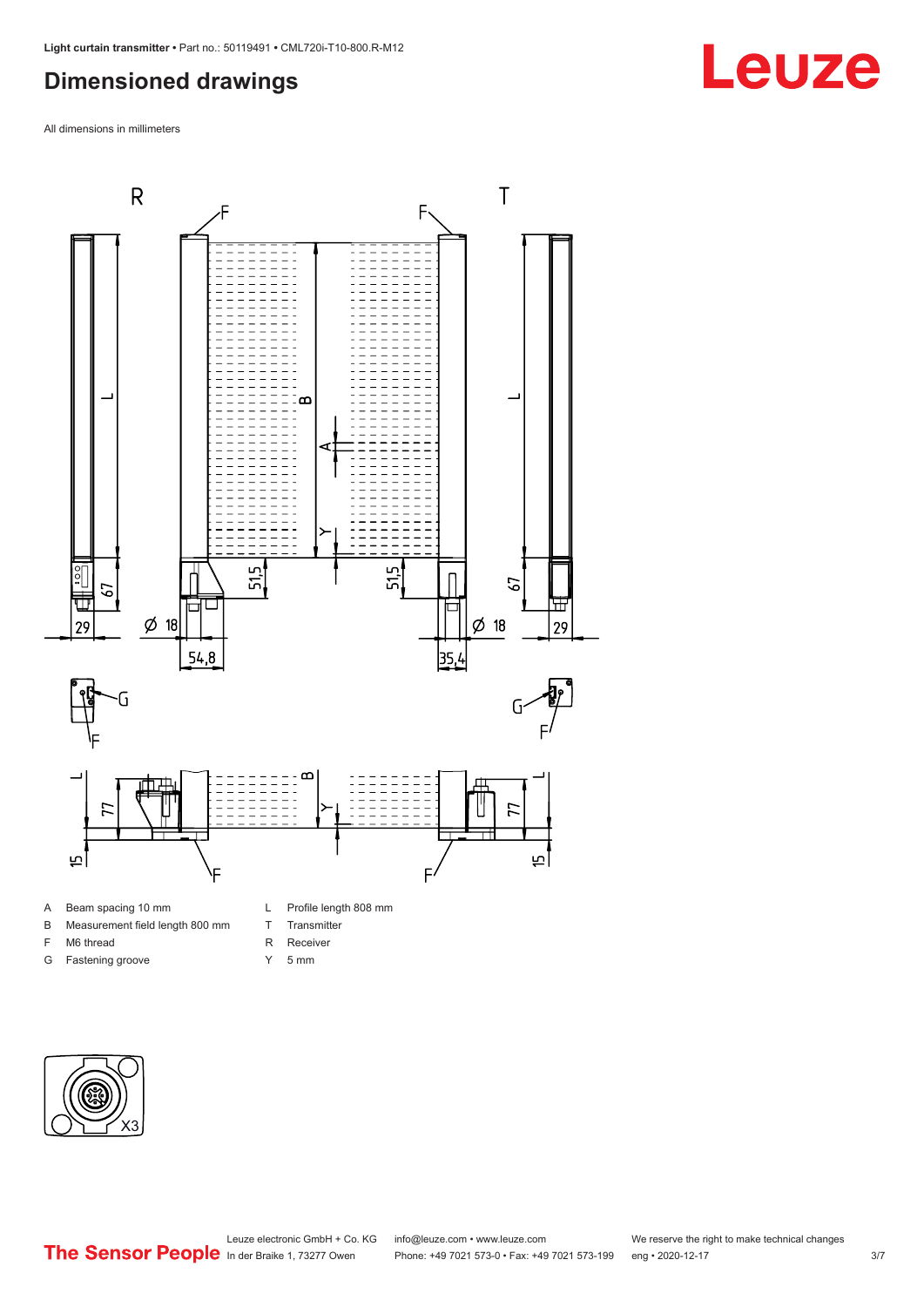#### <span id="page-3-0"></span>**Electrical connection**

## Leuze

2

1

5

#### **Connection 1**

| <b>Function</b>           | Connection to receiver |
|---------------------------|------------------------|
|                           | Sync-input             |
|                           | Voltage supply         |
| <b>Type of connection</b> | Connector              |
| <b>Thread size</b>        | M12                    |
| <b>Type</b>               | Male                   |
| <b>Material</b>           | Metal                  |
| No. of pins               | $5$ -pin               |
| Encoding                  | A-coded                |

#### **Pin Pin assignment**

|                | <b>FE/SHIELD</b> |   |
|----------------|------------------|---|
| $\overline{2}$ | $V +$            | G |
| 3              | GND              |   |
| $\overline{4}$ | RS 485 Tx+       |   |
| 5              | RS 485 Tx-       |   |

## **Operation and display**

| <b>LED</b> | Display                                      | <b>Meaning</b>                                           |
|------------|----------------------------------------------|----------------------------------------------------------|
|            | Green, continuous light                      | Continuous mode                                          |
|            | Off                                          | No communication with the receiver / waiting for trigger |
|            | green, flashing in sync with the measurement | Measurement frequency display                            |

#### **Suitable receivers**

| Part no. | <b>Designation</b>                  | <b>Article</b>         | <b>Description</b>                                                                                                        |
|----------|-------------------------------------|------------------------|---------------------------------------------------------------------------------------------------------------------------|
| 50119945 | CML720i-R10-800.R/<br><b>CN-M12</b> | Light curtain receiver | Operating range: 0.3  7 m<br>Interface: CANopen<br>Connection: Connector, M12, Rear side, 8-pin                           |
| 50120164 | CML720i-R10-800.R/<br><b>CV-M12</b> | Light curtain receiver | Operating range: 0.3  7 m<br>Analog outputs: 2 Piece(s), Voltage, Current<br>Connection: Connector, M12, Rear side, 8-pin |
| 50123616 | CML720i-R10-800.R/<br>D3-M12        | Light curtain receiver | Operating range: 0.3  7 m<br>Interface: RS 485 Modbus<br>Connection: Connector, M12, Rear side, 8-pin                     |
| 50120080 | CML720i-R10-800.R/<br>$L-M12$       | Light curtain receiver | Operating range: 0.3  7 m<br>Interface: IO-Link<br>Connection: Connector, M12, Rear side, 8-pin                           |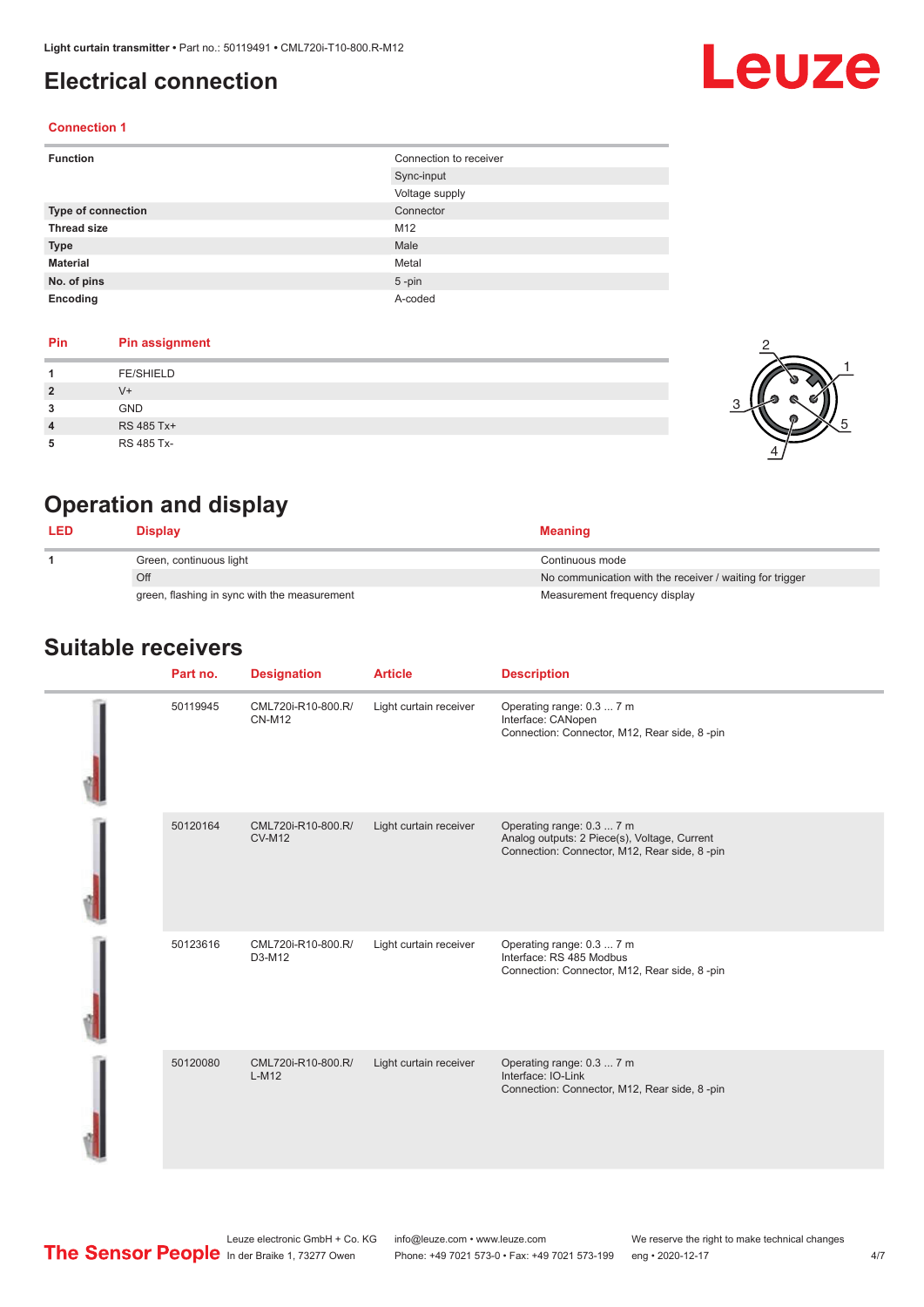### <span id="page-4-0"></span>**Suitable receivers**

| Part no. | <b>Designation</b>                  | <b>Article</b>         | <b>Description</b>                                                                                  |
|----------|-------------------------------------|------------------------|-----------------------------------------------------------------------------------------------------|
| 50122998 | CML720i-R10-800.R/<br><b>PB-M12</b> | Light curtain receiver | Operating range: 0.3  7 m<br>Interface: PROFIBUS DP<br>Connection: Connector, M12, Rear side, 8-pin |
| 50131947 | CML720i-R10-800.R/<br><b>PN-M12</b> | Light curtain receiver | Operating range: 0.3  7 m<br>Interface: PROFINET<br>Connection: Connector, M12, Rear side, 8-pin    |

#### **Part number code**

Part designation: **CML7XXi-YZZ-AAAA.BCCCDDD-EEEFFF**

| <b>CML</b>  | <b>Operating principle</b><br>Measuring light curtain                                                                                     |
|-------------|-------------------------------------------------------------------------------------------------------------------------------------------|
| 7XXi        | <b>Series</b><br>720i: 720i series<br>730i: 730i series                                                                                   |
| Υ           | Device type<br>T: transmitter<br>R: receiver                                                                                              |
| <b>ZZ</b>   | <b>Beam spacing</b><br>$05:5$ mm<br>10:10 mm<br>20:20 mm<br>40:40 mm                                                                      |
| <b>AAAA</b> | Measurement field length [mm], dependent on beam spacing                                                                                  |
| B           | Equipment<br>A: connector outlet, axial<br>R: rear connector outlet                                                                       |
| CCC         | Interface<br>L: IO-Link<br>/CN: CANopen<br>/PB: PROFIBUS<br>/PN: PROFINET<br>/CV: Analog current and voltage output<br>/D3: RS 485 Modbus |
| <b>DDD</b>  | <b>Special equipment</b><br>-PS: Power Setting                                                                                            |
| EEE         | <b>Electrical connection</b><br>M12: M12 connector                                                                                        |
| <b>FFF</b>  | -EX: Explosion protection                                                                                                                 |
| <b>Note</b> |                                                                                                                                           |
|             |                                                                                                                                           |
|             | $\&$ A list with all available device types can be found on the Leuze website at www.leuze.com.                                           |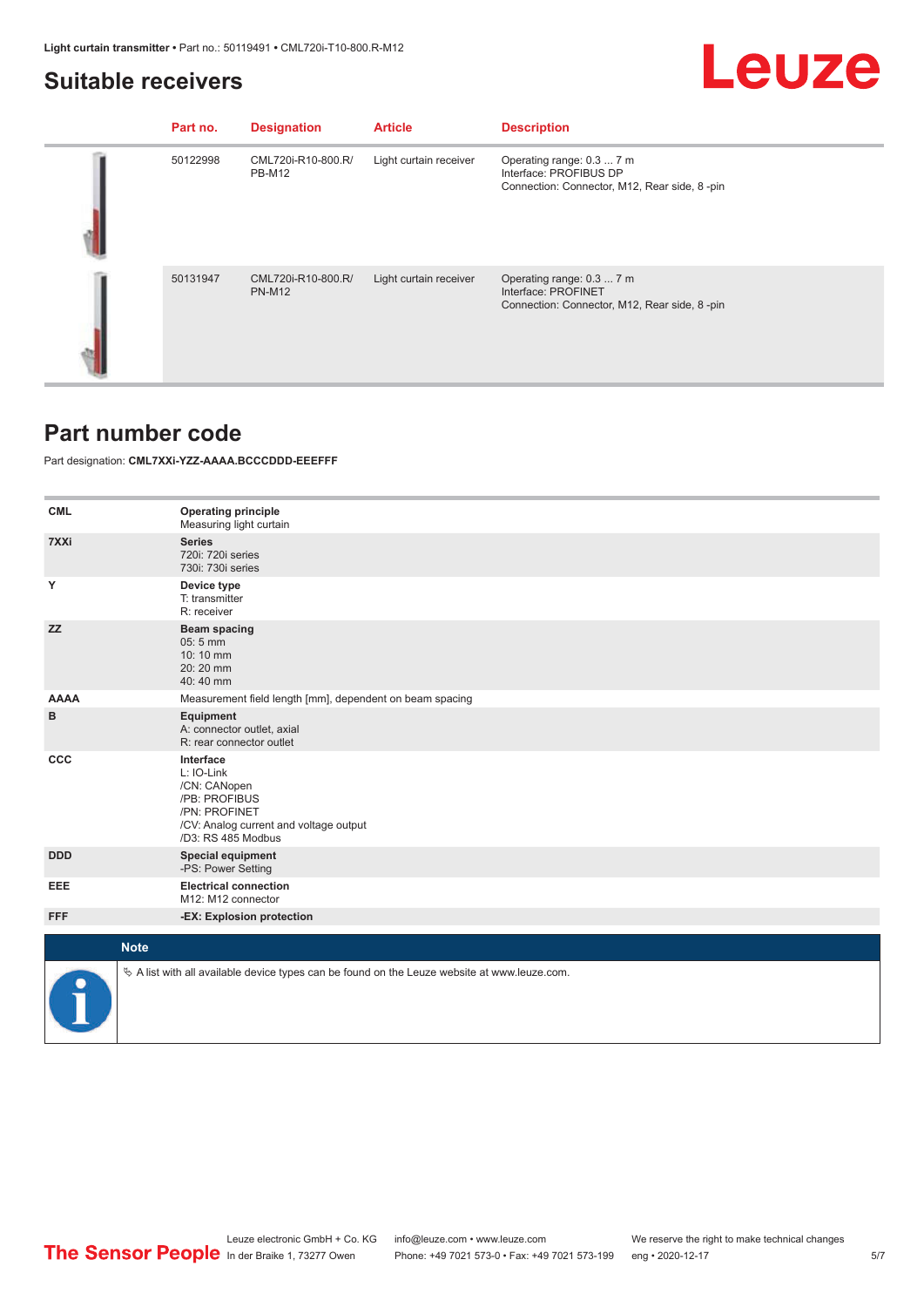#### <span id="page-5-0"></span>**Notes**



#### **Observe intended use!**

 $\%$  This product is not a safety sensor and is not intended as personnel protection.

 $\%$  The product may only be put into operation by competent persons.

 $\%$  Only use the product in accordance with its intended use.

|  | <b>For UL applications:</b>                                                                                                                                                     |
|--|---------------------------------------------------------------------------------------------------------------------------------------------------------------------------------|
|  | $\%$ For UL applications, use is only permitted in Class 2 circuits in accordance with the NEC (National Electric Code).                                                        |
|  | These proximity switches shall be used with UL Listed Cable assemblies rated 30V, 0.5A min, in the field installation, or equivalent (categories: CYJV/<br>CYJV7 or PVVA/PVVA7) |

#### **Accessories**

#### Connection technology - Interconnection cables

|   |              | Part no. | <b>Designation</b>                     | <b>Article</b>        | <b>Description</b>                                                                                                                                                                                                                                    |
|---|--------------|----------|----------------------------------------|-----------------------|-------------------------------------------------------------------------------------------------------------------------------------------------------------------------------------------------------------------------------------------------------|
| Ø | $\odot$<br>p | 50129781 | <b>KDS DN-M12-5A-</b><br>M12-5A-P3-050 | Interconnection cable | Suitable for interface: IO-Link, DeviceNet, CANopen<br>Connection 1: Connector, M12, Axial, Female, A-coded, 5-pin<br>Connection 2: Connector, M12, Axial, Male, A-coded, 5-pin<br>Shielded: Yes<br>Cable length: 5,000 mm<br>Sheathing material: PUR |

### Mounting technology - Mounting brackets

|               | Part no. | <b>Designation</b> | <b>Article</b>      | <b>Description</b>                                                                                                                                                                                                        |
|---------------|----------|--------------------|---------------------|---------------------------------------------------------------------------------------------------------------------------------------------------------------------------------------------------------------------------|
| <b>Altres</b> | 50142900 | BT 700M.5-2SET     | Mounting device set | Design of mounting device: Bracket mounting<br>Fastening, at system: Through-hole mounting, T slotted hole<br>Mounting bracket, at device: Screw type, Sliding block<br>Type of mounting device: Rigid<br>Material: Steel |

## Mounting technology - Swivel mounts

| Part no. | <b>Designation</b> | <b>Article</b>       | <b>Description</b>                                                                                                                                          |
|----------|--------------------|----------------------|-------------------------------------------------------------------------------------------------------------------------------------------------------------|
| 429046   | <b>BT-2R1</b>      | Mounting bracket set | Fastening, at system: Through-hole mounting<br>Mounting bracket, at device: Clampable<br>Type of mounting device: Turning, 360°<br>Material: Metal, Plastic |

Leuze